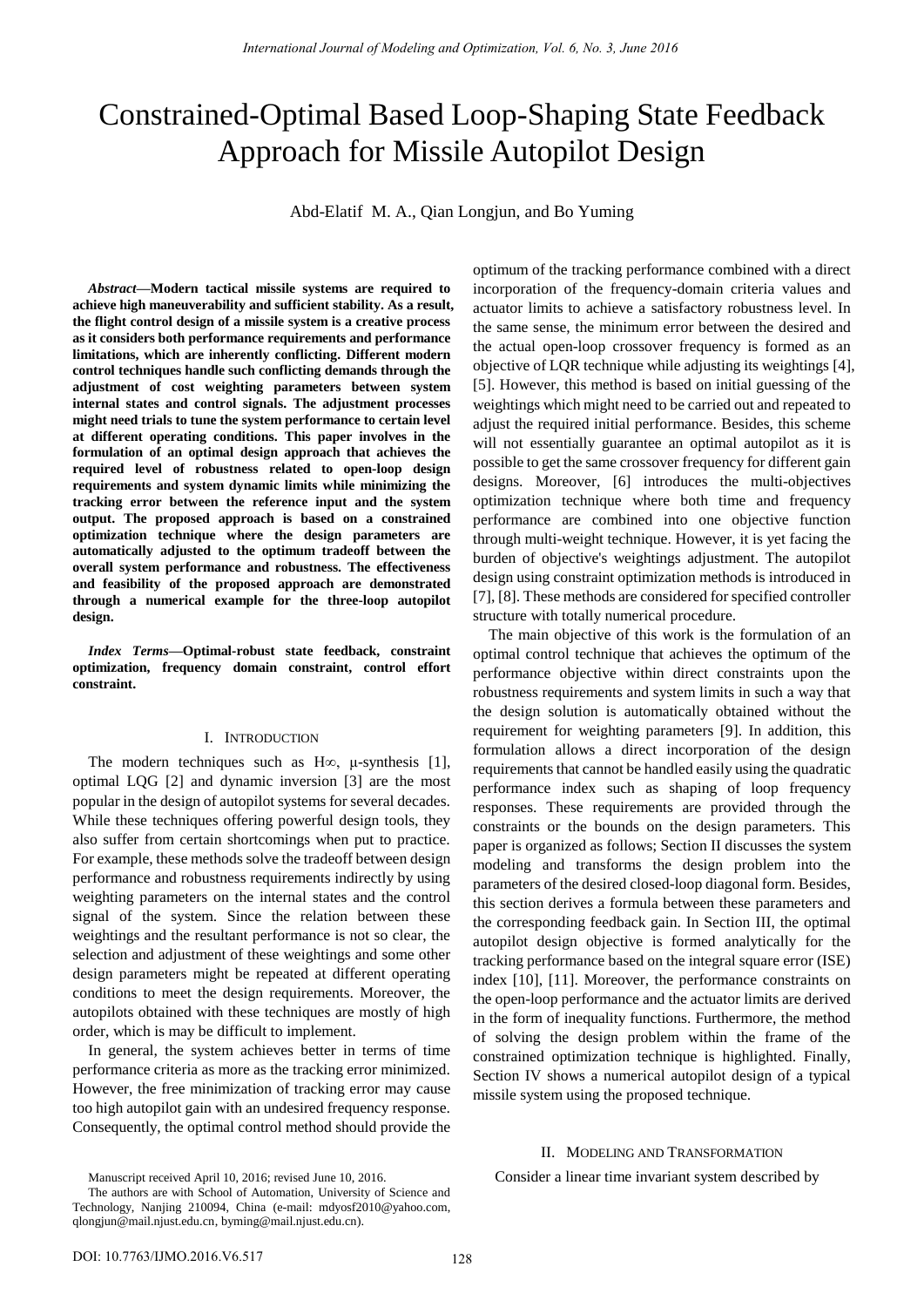$$
\dot{x}(t) = Ax(t) + Bu(t)
$$
  
\n
$$
y(t) = Cx(t)
$$
 (1)

where  $x(t) \in \mathbb{R}^n$  is the state vector,  $u(t) \in \mathbb{R}$  is the controlled input signal,  $y(t) \in \mathcal{R}$  is the system output and the *A*, *B* and *C* are  $n \times n$ ,  $n \times 1$  and  $n \times 1$  constant matrices respectively. The feedback control law for controllable  $(A, B)$  with available full state, shown in Fig. 1, is in the form of

$$
u(t) = -Kx(t) + K'_{DC}v(t)
$$
 (2)

where  $v(t) \in \mathcal{R}$  is the reference input, K is a  $1 \times n$  constant feedback gain and  $K'_{DC}$  is an pre-adjustment gain for zero steady state error between the input command  $v(t)$  and the output  $y(t)$ .



Fig. 1. State feedback system.

The closed-loop dynamics of the system is given as

$$
\dot{x}(t) = (A - BK)x(t) + Bv'(t)
$$
  
\n
$$
y(t) = Cx(t)
$$
\n(3)

The gain  $K$  should be chosen properly such that the matrix  $A_{el} = (A - BK)$  is asymptotically stable with a satisfactory transient response. Stable closed-loop systems for different K could be described by a given  $(A, E)$  in the eigenvalue-eigenvector spectrum, i.e.,

$$
(A - BK)E = E\Lambda \tag{4}
$$

where  $\Lambda$  is a diagonal matrix of distinct left hand side eigenvalues and  $E$  is the corresponding full linear independent eigenvector matrix. The system closed-loop stability and performance are specified by these eigenvalues [\[12\]](#page-7-5). However, direct adjustment of the gain  $K$  to satisfy system stability and performance may be not an easy task. Instead, the approach in this paper will start from a desired matrix  $\Lambda$ . Then the gain K is calculated based on Eq. (4). The desired  $\Lambda$  consists of  $n$  poles in the terms of positive parameters  $\tau$ ,  $\zeta_i$  and  $\omega_j$  such that *International Journal of Modeling and Optimization, Vol. 6, No. 3, June 2018*<br>  $\Delta x(t) + Ru(t)$ <br>  $\Delta x(t) + Ru(t)$ <br>  $\Delta x(t)$ <br>  $\Delta x(t)$ <br>  $\Delta x(t) = \frac{1}{2}$  and  $\Delta x$  consider the more than the value of<br>  $\Delta x(t) = \frac{1}{2}$  and  $\Delta x$  is the s

$$
\lambda_1 = -\tau^{-1}, \ \lambda_i = -\zeta_{i/2}\omega_{i/2} + j\omega_{i/2}\sqrt{1 - \zeta_{i/2}^2}, \ \lambda_{i+1} = \lambda_i^*
$$

In case of *n* is odd integer and  $i = 2, 4, \dots (n-1)$ , or

$$
\lambda_i = -\zeta_{(i+1)/2} \omega_{(i+1)/2} + j \omega_{(i+1)/2} \sqrt{1 - \zeta_{(i+1)/2}^2}, \lambda_{i+1} = \lambda_i^*
$$

for even integer *n* and  $i = 1, 3, \ldots (n-1)$ . The total number of the positive parameters  $\tau$ ,  $\zeta_i$  and  $\omega_i$  is always equal to *n*. The configuration of matrix  $\Lambda$  guarantees a stable closed-loop. Moreover, the values of these parameters reflect the performance behavior of the system. At this point, it is required to solve matrix  $E$ ; this task could be accomplished either in term of the parameters of matrix  $A_{cl}$  or matrix  $\Lambda$ . In the following, the design will be handled in the space of the positive parameters  $\tau$ ,  $\zeta_i$  and  $\omega_j$ . Moreover, a method to find the matrix  $E$  in the term of these design parameters is introduced.

Let the diagonal form of a linear dynamic system with distinct roots is given by [\[13\]](#page-7-6)

$$
\dot{\overline{x}}(t) = \Delta \overline{x}(t) + \overline{B}K'_{DC}v(t)
$$
  
\n
$$
y(t) = \overline{C}\overline{x}(t)
$$
\n(5)

This form is an equivalent state-space description of the closed-loop dynamics in Eq. (3) under a linear state transformation such that

ormation such that  

$$
x(t) = E\overline{x}(t), \ \overline{B} = E^{-1}B = [1, 1, \dots 1]^T, \ \overline{C} = CE
$$
.

In order to find the matrix  $E$ , a further insight into the system behavior is provided by the transfer function between  $\bar{x}(t)$  and  $v(t)$  which is given as

$$
\overline{T}(s) = K'_{DC} (sI - \Lambda)^{-1} \overline{B}
$$
 (6)

where  $\overline{T}(s)$  is an  $n \times 1$  transfer-matrix. Using the linear transformation  $E$ , the transfer function between  $x(t)$  and  $v(t)$  is written as

$$
T(s) = K'_{DC} E (sI - \Lambda)^{-1} \overline{B}
$$
  
=  $K'_{DC} \frac{1}{|sI - \Lambda|} E \overline{q}(s) \overline{B}$  (7)

where  $T(s)$  is an  $n \times 1$  transfer-matrix,  $|sI - \Lambda|$  is the closed-loop characteristic polynomial of *n* degree,  $\overline{q}(s) = adj(sI - \Lambda)$  is an  $n \times n$  polynomial matrix, its entries are polynomials of  $n-1$  degree or smaller, both  $\overline{q}(s)$  and  $sI - \Lambda$  are expressed respectively as

$$
\overline{q}(s) = \overline{q}_{n-1} s^{n-1} + \overline{q}_{n-2} s^{n-2} + \dots + \overline{q}_1 s + \overline{q}_0
$$
  
\n
$$
|sI - \Lambda| = s^n + p_{n-1} s^{n-1} + \dots + p_1 s + p_0
$$
\n(8)

where  $p_0, \ldots, p_{n-1}$  are constant coefficients and  $\overline{q}_0, \ldots, \overline{q}_{n-1}$ are  $n \times n$  constant matrices; both are defined by  $\tau$ ,  $\zeta$  and  $\omega_i$ . Leverrier-Fadeev method is used to evaluate these matrices as [\[13\]](#page-7-6)

$$
\overline{q}_{n-1} = I_n
$$
  
\n
$$
p_i = -(1/(n-i)) \operatorname{tr}(\Lambda \overline{q}_i)
$$
  
\n
$$
\overline{q}_{i-1} = \Lambda \overline{q}_i + p_i I_n
$$
\n(9)

where  $i = n-1, n-2, \ldots, 1$ . By performing Eq. (9), it is found that  $\overline{q}_0, \ldots, \overline{q}_{n-1}$  are diagonal matrices and are equal to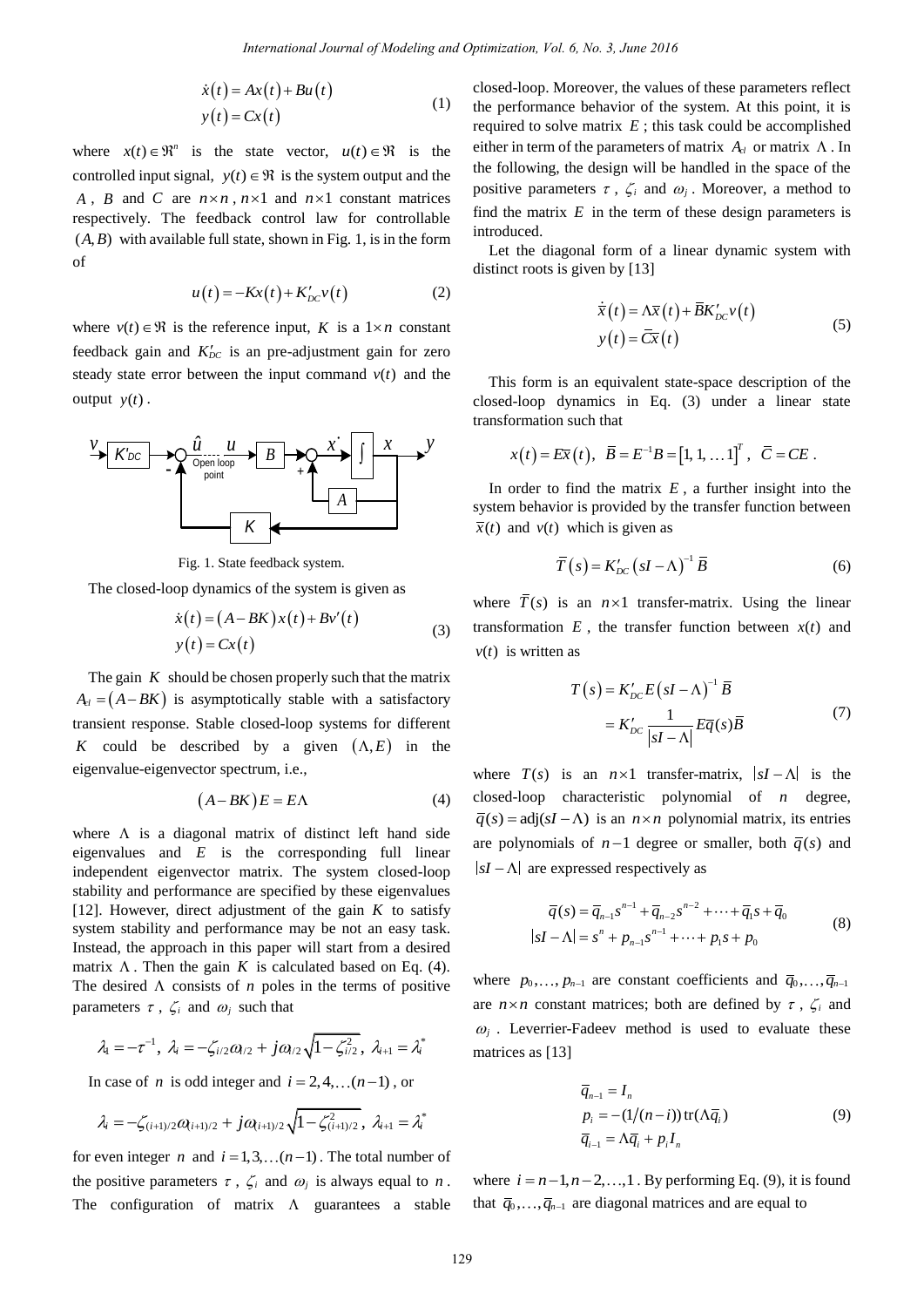$$
\overline{q}_{n-1} = I_n,
$$
\n
$$
\overline{q}_{n-i} = \begin{bmatrix}\n\overline{q}_{(n-i)} & 0 & \dots & 0 \\
0 & \overline{q}_{(n-i)} & \dots & 0 \\
\vdots & \vdots & \ddots & \vdots \\
0 & 0 & \dots & \overline{q}_{(n-i)}\n\end{bmatrix}
$$
\n(10)

where

Here  
\n
$$
\overline{q}_{(n-i)_j} = \lambda_j^{i-1} + \lambda_j^{i-2} p_{n-1} + \lambda_j^{i-3} p_{n-2} + \ldots + p_{n-(i-1)} \\
= \lambda_j^{i-1} + \sum_{l=0}^{i-2} \lambda_j^l p_{n-(i-1-l)} \qquad ,
$$

 $i = 2, 3, \dots, n$  and  $j = 1, 2, \dots, n$ . The transfer function matrix  $T(s)$  could be reformed as

$$
T(s) = K'_{DC} \frac{1}{\prod_{i=1}^{n} (s - \lambda_i)} E[\overline{Q}_s(s)]_{n \times 1}
$$
  
=  $K'_{DC} \frac{1}{\prod_{i=1}^{n} (s - \lambda_i)} E\overline{Q}S$  (11)

where  $\overline{Q}_s(s) = \overline{q}(s)\overline{B}$  is an  $n \times 1$  polynomial matrix,  $\overline{Q}$  is an  $n \times n$  constant matrix and  $S = [s^{n-1} \ s^{n-2} \cdots 1]^T$ . The elements of Q are function of  $\tau$ ,  $\zeta_i$  and  $\omega_j$  such that Q equals

$$
\overline{Q} = \begin{bmatrix} 1 & \overline{q}_{(n-2)_1} & \overline{q}_{(n-3)_1} & \cdots & \overline{q}_{(0)_1} \\ 1 & \overline{q}_{(n-2)_2} & \overline{q}_{(n-3)_2} & \cdots & \overline{q}_{(0)_2} \\ \vdots & \vdots & \vdots & \vdots & \vdots \\ 1 & \overline{q}_{(n-2)_n} & \overline{q}_{(n-3)_n} & \cdots & \overline{q}_{(0)_n} \end{bmatrix} \tag{12}
$$

It can be seen that the  $Q$  is a nonsingular and invertible matrix for positive selections of  $\tau$ ,  $\zeta_i$  and  $\omega_j$ , which lead to linearly independent columns and rows.

In the same way, the transfer matrix  $T(s)$  could be reproduced using the system description in Eq. (3) as

$$
T(s) = K'_{DC} (sI - A_{cl})^{-1} B
$$
  
=  $K'_{DC} \frac{1}{|sI - A_{cl}|} q(s) B$  (13)

where  $q(s) = adj(sI - A_{cl})$  is an  $n \times n$  polynomial matrix, which is evaluated in the same way as  $\overline{q}(s)$ , and it is expressed as  $q(s) = q_{n-1} s^{n-1} + \cdots + q_1 s + q_0$ .

**Theorem 1** The linear time invariant system that is described by Eq. (1) and is controlled by the state feedback control in Eq. (2), has the following property

$$
adj (sI - A + BK) B = adj (sI - A) B.
$$

Proof is given in the Appendix.

Consequently, the matrixes  $q_0, \ldots, q_{n-1}$  are calculated by Leverrier-Fadeev algorithm using the system original matrix

*A* . Eq. (13) is reintroduced as

$$
T(s) = K'_{DC} \frac{1}{|sI - A_{cl}|} [Q_s(s)]_{n \times 1}
$$
  
=  $K'_{DC} \frac{1}{|sI - A_{cl}|} QS$  (14)

where  $Q_s(s) = q(s)B$  is an  $n \times 1$  polynomial matrix that is treated similarly as in Eq. (11) such that Q is an  $n \times n$ constant matrix, and its elements are function in the original system parameters and are given by

$$
Q_{ij} = \sum_{l=1}^n B_l q_{(n-j)_{il}}.
$$

In fact, the two equations (11) and (14) are identical as the transfer  $T(s)$  is invariant under a linear transformation. Similarly, the characteristic polynomial is also invariant, which results with  $E\overline{Q} = Q$ . In Common, for any chosen value of the positive design parameters  $\tau$ ,  $\zeta_i$  and  $\omega_i$  the corresponding *E* matrix is found as *International Journal of Modeling and Optimization, Vol. 6, No. 3, June 2016*<br>  $\begin{pmatrix}\n\frac{1}{2} & \frac{1}{2} & \frac{1}{2} \\
0 & \cdots & 0 & 0 \\
0 & \cdots & 0 & 0 \\
0 & \cdots & 0 & 0 \\
0 & \cdots & 0 & 0 \\
0 & \cdots & 0 & 0 \\
0 & \cdots & 0 & 0 \\
0 & \cdots & 0 & 0 \\
0 & \cdots & 0 & 0 \\
0 & \cdots & 0 & 0 \\
0$ 

$$
E(\tau, \zeta_i, \omega_j) = Q\overline{Q}^{-1}(\tau, \zeta_i, \omega_j)
$$
 (15)

where  $\overline{Q}$  is a nonsingular matrix. After evaluating the matrix *E* , the autopilot gain could be expressed in terms of the design parameters as

$$
K(\tau, \zeta_i, \omega_i) = B^{\dagger} \hat{A}(\tau, \zeta_i, \omega_i)
$$
 (16)

where  $\hat{A} = (A - E\Lambda E^{-1})$ ,  $(B^T B)^{-1}$  is nonsingular square matrix and  $B^2 = B^T (B^T B)^{-1}$  is the pseudo-inverse of matrix *B* .

As noted above, the  $K'_{DC}$  gain is provided to achieve zero steady state error between the input  $v(t)$  and the output  $y(t)$ . To this end, the corresponding transfer function is given as

$$
\hat{T}(s) = \frac{y(t)}{v(t)} = K'_{DC} C (sI - A_{cl})^{-1} B
$$
  
=  $K'_{DC} \frac{1}{|sI - A_{cl}|} C q(s) B$  (17)

Referring to Eq. (11) and (14), the transfer function  $\hat{T}(s)$ is reformed as

$$
\hat{T}(s) = K'_{DC} \frac{1}{\prod_{i=1}^{n} (s - \lambda_i)} CQS
$$
\n(18)

The steady state error tends to zero when

$$
\lim_{s \to 0} \hat{T}(s) = 1, \ i.e., \ K'_{DC} = \frac{p_0}{Q_0} = \frac{\prod_{i=1}^{n} \lambda_i}{\sum_{i=1}^{n} C_i Q_{in}} \tag{19}
$$

where  $p_0$  is the free parameter in  $|sI - \Lambda|$  calculated by Vieta's formulas [\[14\]](#page-7-7),  $C_i$  are elements of matrix C and  $Q_0$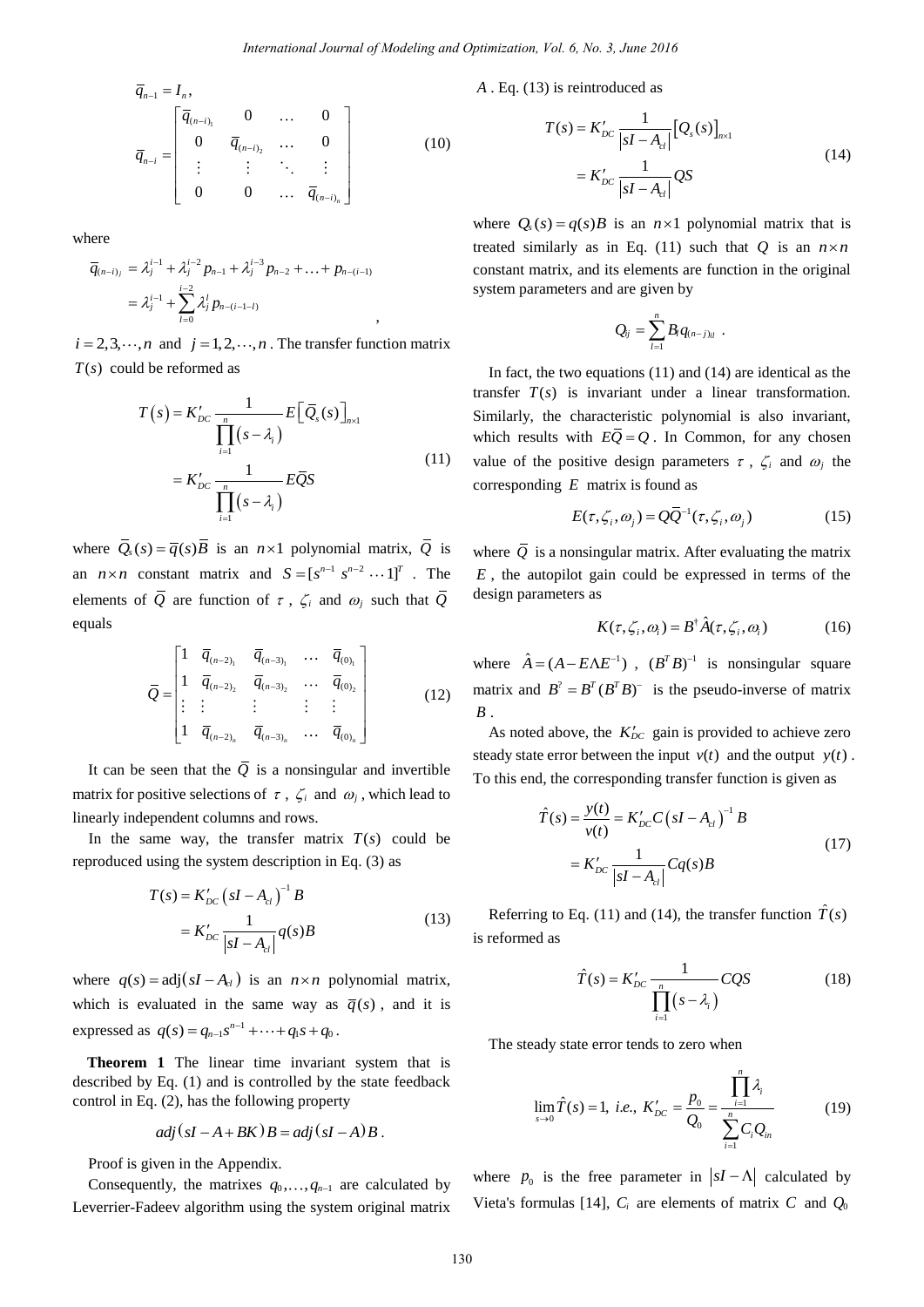is assumed to be nonzero for practical system parameters.

# III. AUTOPILOT DESIGN

One important problem is concerned with the performance level that can be achieved by the controlled system. Obviously, the feedback design requirements are inherently competitive, so a tradeoff must be performed among different design requirements [\[15\]](#page-7-8). Such tradeoff could be fairly handled by discriminating these requirements into performance objective requirements and performance limits. Meanwhile, a group of stable acceptable systems in terms of various constraints on the design and system performance limitations are optimized to achieve the optimum of a performance objective cost [\[16\]](#page-7-9), [\[17\]](#page-7-10).

#### *A. Performance Requirements*

Commonly, the tracking performance is the main objective of the control system. For this purpose, we assume that a reference unit step is applied at the input of the system in Fig.1 with an initial condition  $x(0) = 0$ . The closed-loop system is asymptotically stable so that  $y(t)$  will reach to  $v(t)$ , i.e.,  $y(\infty) = v(t) = 1$ , and  $u(t)$  will approach zero as  $(t \rightarrow \infty)$ [\[18\]](#page-7-11). The steady state of the system is described by

$$
\dot{\overline{x}}(\infty) = \Lambda \overline{x}(\infty) + \overline{B} K'_{DC} v(\infty)
$$
  
y(\infty) = \overline{C} \overline{x}(\infty) (20)

By subtracting Eq. (20) from Eq. (5), one get

$$
\dot{\overline{e}}(t) = \Lambda \overline{e}(t)
$$
  

$$
e_y(t) = y(t) - y(\infty) = C E e^{\Lambda t} \overline{e}(0)
$$

where  $\overline{e}(t) = \overline{x}(t) - \overline{x}(\infty) = e^{\lambda t} \overline{e}(0)$ ,  $e_y(t)$  is the tracking error, and e is the exponential expression. The value of  $\bar{e}(0)$ is computed from Eq. (20) where at the steady state  $\dot{\overline{x}}(\infty) = 0$ ,

$$
\overline{x}(\infty) = -\Lambda^{-1} \overline{B} K'_{DC} ,
$$

and  $\overline{e}(0) = -\overline{x}(\infty) = \Lambda^{-1} \overline{B} K'_{DC}$ , which yields

$$
e_y(t) = \overline{E}E_t \tag{21}
$$

where  $\overline{E} = K'_{DC} C E \Lambda^{-1}$  is an an  $1 \times n$  matrix and  $E_t = e^{\Lambda t} \overline{B} = [e^{\lambda_1 t} \ e^{\lambda_2 t} \ ... \ e^{\lambda_n t}]^T$  . Indeed, the quantitative measurement of the system tracking performance is the integral of square error (ISE) between reference input and

corresponding output which is given as [11]  
\n
$$
\begin{aligned}\nJ_{(\tau,\zeta_i,\omega_i)} &= \int_0^\infty e_y(t)^2 dt = \int_0^\infty \overline{E} \Big[ E_i E_i^T \Big]_{n \times n} \overline{E}^T dt \\
&= \overline{E} \left[ \int_0^\infty \left[ e^{(2\lambda_i)t} \right]_0^{\omega_1} e^{(2\lambda_i)t} \cdots e^{(2\lambda_i+\lambda_n)t} \right] dt \right] \overline{E}^T \\
&= \overline{E} \left[ \int_0^\infty \left[ e^{(2\lambda_i+\lambda_i)t} \right]_0^{\omega_1+\lambda_2/t} \cdots e^{(2\lambda_n)t} \right] dt \right] \overline{E}^T\n\end{aligned} \tag{22}
$$
\n
$$
= \overline{E} \left[ \frac{-1}{\lambda_i + \lambda_j} \right]_{n \times n} \overline{E}^T = \sum_{i=1}^n \sum_{j=1}^n \frac{-\overline{E}_i \overline{E}_j}{\lambda_i + \lambda_j}
$$

The optimal system performance is achieved at the minimum of  $J(\tau, \zeta_i, \omega_i)$ . However, the minimization of the performance objective  $J(\tau, \zeta_i, \omega)$  should be carried out under system performance limitations. These limitations will be highlighted as design constraints.

#### *B. Performance Constraints*

Practically, the autopilot must be designed in concert with the required frequency response and within the system capabilities. In the following, these performance constraints are manipulated in the form of inequalities and in terms of the design parameters.

# *1) Frequency domain constraints*

Several design specifications and performance limitations can be converted into constraints on the shape of the open-loop gain  $|L(j\omega_s)|$ . The open-loop transfer function is from the process input  $u$  to the controller's output  $\hat{u}$  with zero reference input (Fig. 1). The state-space model from *u* to  $\hat{u}$  is given by  $\dot{x}(t) = Ax(t) + Bu(t)$  and  $\hat{u} = -Kx$  which corresponds to the following open-loop *negative feedback* transfer function

$$
L(s) = K(sI - A)^{-1}B = \frac{1}{a(s)}KQS
$$
 (23)

where  $a(s) = |sI - A|$ , Q and S are defined as in Eq. (14). Substituting by  $s = j\omega_s$ , the open loop magnitude ratio is written as

$$
\begin{aligned} \left| L(j\omega_s) \right|^2 &= L(j\omega_s)^* L(j\omega_s) \\ &= \frac{K(QS^*)(QS)^T K^T}{a(-j\omega_s)a(j\omega_s)} \\ &= \frac{B^{\dagger} \hat{A}(Q\overline{S}_{\omega_s}Q^T)(B^{\dagger} \hat{A})^T}{\overline{a}(\omega_s)} \end{aligned} \tag{24}
$$

where  $S^* = [(-j\omega_s)^{n-1} \cdots (-j\omega_s)^2 - j\omega_s 1]^T$ ,  $\overline{S}_{\omega_s} = S^* S^T$  is an  $n \times n$  matrix defined by the frequency  $\omega_s$ , and  $\overline{a}(\omega_s) = a(-j\omega_s)a(j\omega_s)$  is a polynomial in  $\omega_s$ . Eq. (24) provides an exact value of the open-loop gain corresponding to certain gain design  $K(\tau, \zeta_i, \omega_i) = B^{\dagger} \hat{A}$  at any specific frequency  $\omega_s$ .



Fig. 2. System open-loop performance.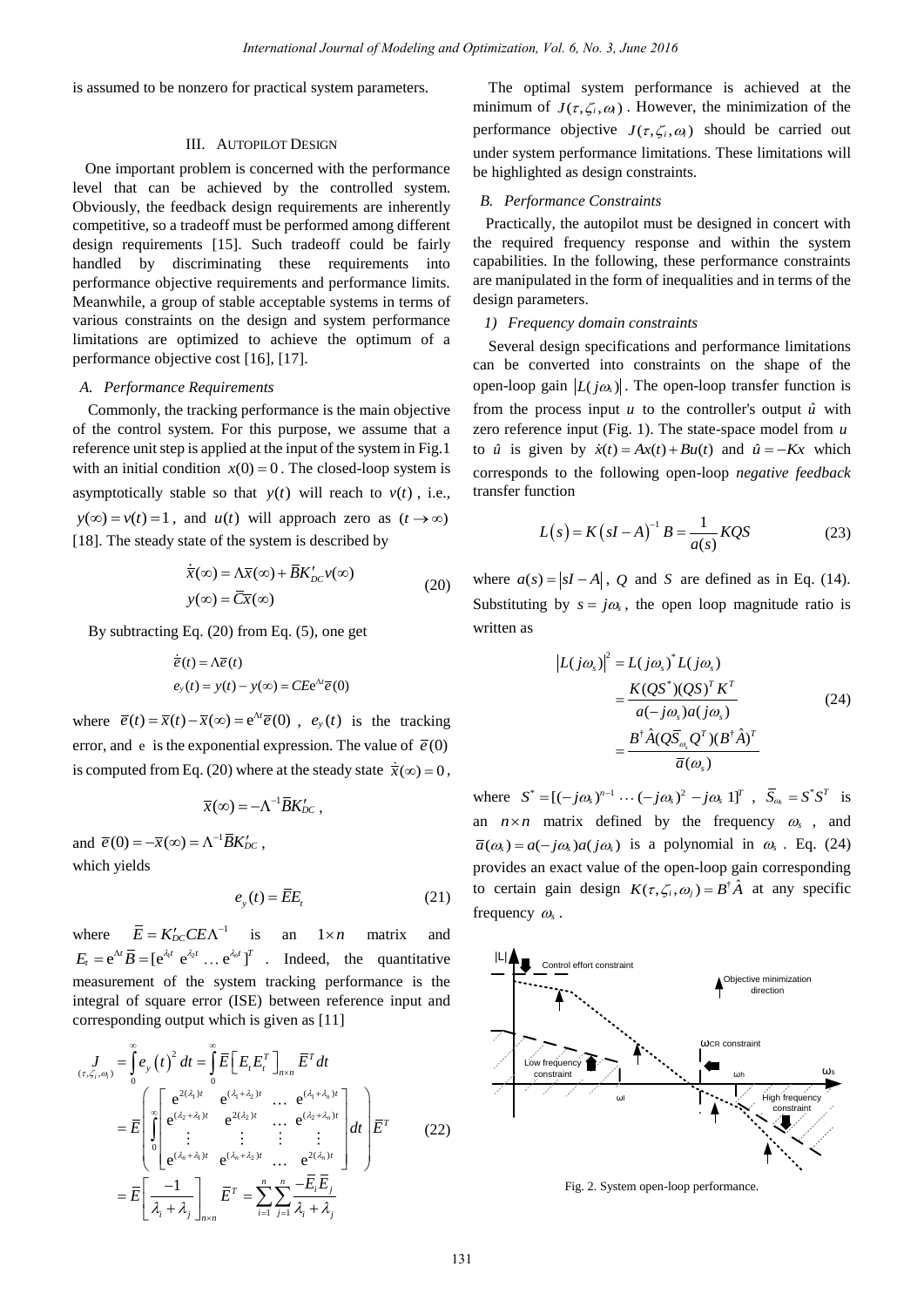As noted above, the shape of the open-loop gain could provide important aspects of the closed-loop control system performance. Commonly, this shape is defined by three specifications which are the minimum level of the low frequencies gain, the crossover frequency value, and the high frequencies attenuation [\[15\]](#page-7-8). The open-loop performance is illustrated in Fig. 2. In general, the tracking performance and disturbance rejection properties require a wide closed-loop bandwidth, while robustness to un-modeled dynamics requires smaller bandwidth. Namely, this challenge is addressed by limiting the crossover frequency value to make sure that the open-loop gain is below some desired level at high frequencies [19]. The open loop magnitude ratio at the crossover frequency is equal to one, i.e.,  $|L(j\omega_{CR})|^2 = 1$ . Therefore, the first constraint is on the crossover frequency value which is defined by the following inequality *International Journal of Modeling and Optimization, Vol. 6, No. 3, June 2018*<br>
greg of the coencilop gain could  $2$  *D Control offlor constrains*<br>
this shape is defined by three coencilors, the performation<br>
the shape

$$
\frac{B^{\dagger}\hat{A}(Q\overline{S}_{\omega_s}Q^T)(B^{\dagger}\hat{A})^T}{\overline{a}(\omega_s)}\Bigg|_{\omega_s=\omega_{\text{rad}}} < 1
$$
 (25)

where  $\omega_{C R d}$  is a prescribed limitation on  $\omega_{C R}$ , i.e., for any gain design  $K = B^{\dagger} \hat{A}$  that satisfies the inequality in Eq. (25) then the corresponding  $\omega_{CR}$  will be  $\omega_{CR} \leq \omega_{CRd}$ . For the purpose of missile autopilot design, a "*classical rule of thumb*" limits this value to be less than or equal one third of the actuating natural frequency [\[20\]](#page-7-12). The crossover frequency

constraint is equivalently expressed as  
\n
$$
g_{CR}(\tau, \zeta_i, \omega_j) = B^{\dagger} \hat{A} (Q \overline{S}_{\omega_{CRd}} Q^T) (B^{\dagger} \hat{A})^T - \overline{a} (\omega_{CRd}) < 0 \quad (26)
$$

Moreover, at high frequencies it is desirable that the  $|L(s)|$  to be small so that  $|L(s)|/(1+|L(s)|)$  is small; this ensures that the system output will be relatively insensitive to the measurement noise. The required attenuation level for a specified frequency point at the high frequency  $\omega_{hi} > \omega_{C R d}$  is constrained by

$$
\left|L(j\omega)\right|_{\omega=\omega_{hi}}=\sqrt{\frac{B^{\dagger}\hat{A}(Q\overline{S}_{\omega_{hi}}Q^T)(B^{\dagger}\hat{A})^T}{\overline{a}(\omega_{hi})}}<\eta_{ii}<1
$$

where  $r_{hi}$  is a positive fraction corresponding to the  $-dB$ attenuation level. The high frequency attenuation level is decided either depending on specified design requirements or based classical design roles. The high frequency constraint is given as

n as  

$$
g_{hi}(\tau, \zeta_i, \omega_j) = B^{\dagger} \hat{A} (Q \overline{S}_{\omega_{hi}} Q^T) (B^{\dagger} \hat{A})^T - r_{hi}^2 \overline{a} (\omega_{hi}) < 0 \quad (27)
$$

Similarly, the open loop gain at low frequencies  $\omega_i < \omega_{CRA}$ is required to be larger than certain level to ensure good command tracking and low sensitivity to plant variations.

This level could be specified with positive value 
$$
r_{li} > 1
$$
 as  
\n
$$
g_{li}(\tau, \zeta_i, \omega_j) = \frac{1}{B^{\dagger} \hat{A} (Q \overline{S}_{\omega_{li}} Q^T) (B^{\dagger} \hat{A})^T} - \frac{1}{r_{li}^2 \overline{a} (\omega_{li})} < 0
$$
\n(28)

# *2) Control effort constraints*

The hardware limits of the actuating system should be considered; otherwise, the performance of the closed-loop system may be significantly degraded or may even become unstable in the saturation situation [\[21\]](#page-7-13). Generally, the saturation problem could be safely ignored, if the autopilot does not command the actuator to exceed its limits. Consequently, the physical limitations of the actuating system should consider as a constraint on the performance of the designed autopilot. To this end, the transfer function between input demand acceleration and autopilot command, Fig. 1, is given by

$$
\frac{u(s)}{v(s)} = K'_{DC} \frac{1}{1 + L(s)} = \left(\frac{p_0}{Q_0}\right) \frac{1}{1 + L(s)}\tag{29}
$$

The maximum demanded control effort *u*max corresponding to a specified maximum input demand  $v_{\text{max}}$  is defined by

$$
u_{\text{max}} = \bar{\sigma} \left( \frac{1}{1 + L(s)} \right) \left( \frac{p_0}{Q_0} \right) v_{\text{max}} \tag{30}
$$

where  $\bar{\sigma}(\cdot)$  denotes the maximum singular value. The maximum control effort should be limited referring to the physical limitation of the actuating system  $u_{\text{lim}}$ , i.e.,  $u_{\text{max}} < u_{\text{lim}}$ . Then Eq. (30) could be reformed as

$$
\bar{\sigma} \Bigg(\frac{1}{1+L(s)}\Bigg) \Bigg(\frac{p_0}{Q_0}\Bigg) v_{\text{max}} < u_{\text{lim}}
$$

Equivalent, it could be rearranged as

$$
Q_0\left(\frac{u_{\text{lim}}}{v_{\text{max}}}\right)\underline{\sigma}(1+L(s)) > p_0 > 0
$$

where  $\sigma(1+L(s))$  is the minimum singular value of  $(1+L(s))$ . This value reaches to one where  $L(\infty) \equiv 0$ . In the same meaning, the design parameters in  $p_0$  are constrained by

$$
\Delta_{(\tau,\omega_i)} = (\tau^{-1})^i \left( \prod_{i=1}^{(n-l)/2} \omega_i^2 \right) - Q_0 \left( \frac{u_{\text{lim}}}{v_{\text{max}}} \right) < 0 \tag{31}
$$

where  $l = 1$  for odd *n* and  $l = 0$  for even *n*. Since the characteristic polynomial of the closed-loop could be defined by  $1 + L(s) = 0$ , the limit on the  $p_0$  value is in turn limiting the open-loop gain at  $s = 0$  where

 $\lim_{s\to 0} |sI-\Lambda|=p_0$ .

# *C. Constrained Optimization*

It is reasonable now, based on the previous discussion, to state the optimal autopilot design problem in the form of inequality constrained optimization problem as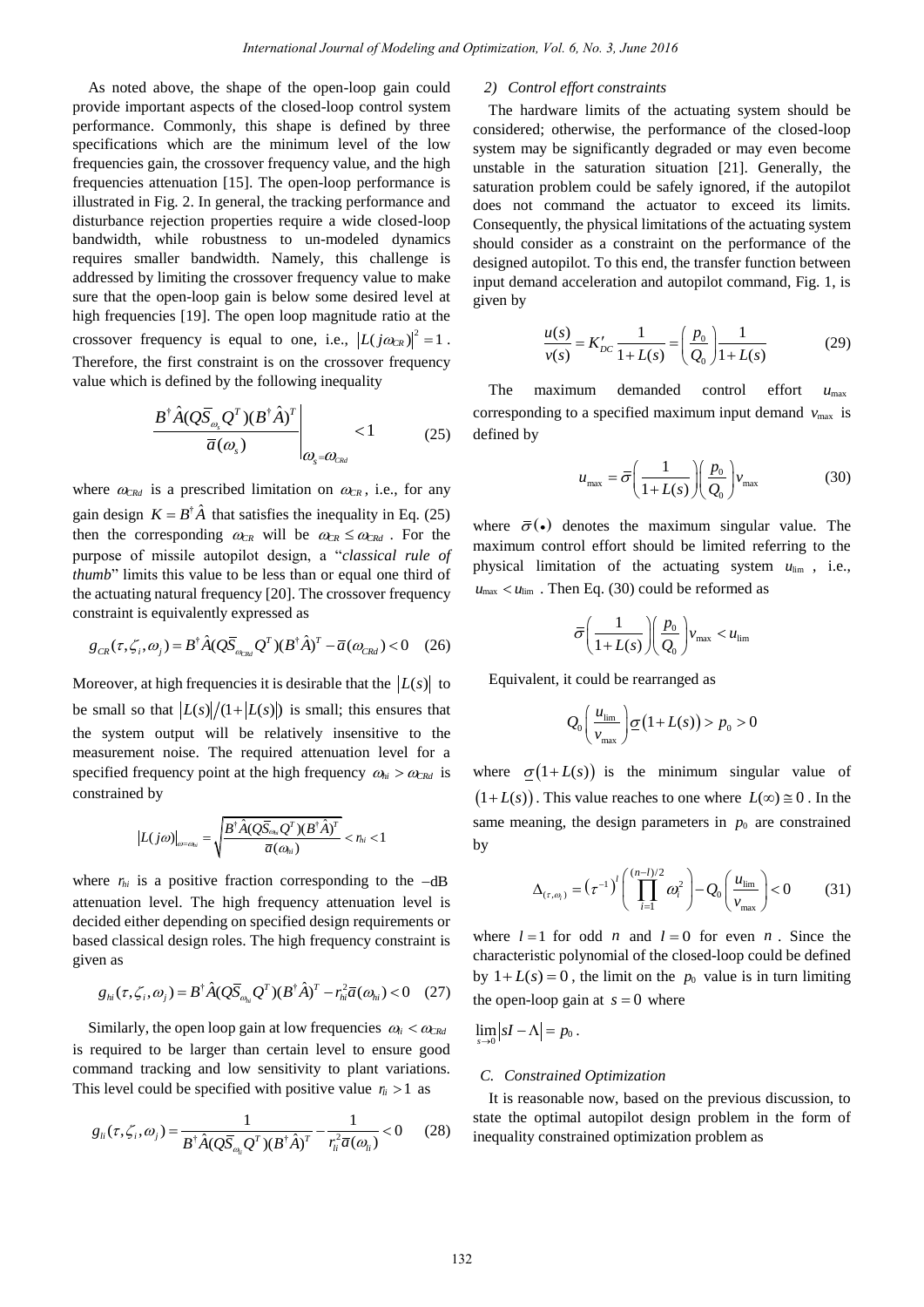$$
\min_{\tau, \zeta_i, \omega_j} : J(\tau, \zeta_i, \omega_j)
$$
\n
$$
\text{Subject to} : \begin{aligned}\n& g_{CR}, g_{hi}, g_i < 0, \\
& \xrightarrow{\tau, \zeta_i, \omega_j} < 0, \\
& \Delta_{(\tau, \omega_j)} < 0 \\
& \text{Bounds} : \begin{aligned}\n& \tau > 0, \omega_i > 0, \\
& 1 > \zeta_i > \zeta_{\min}\n\end{aligned}\n\end{aligned} \tag{32}
$$

The target of the optimization problem (32) is to minimize the objective function while satisfying the performance constraints within applicable bounds of the design parameters. Moreover, the constraints divide the optimization space into two domains, the feasible domain where the constraints are satisfied, and the infeasible domain where at least one of the constraints is violated. Mostly, the optimum design is found on the boundary between the feasible and infeasible domains, that is at a point where at least one of the constraints equal zero. The method of Lagrange Multipliers could apply to solve the optimization problem. Particularly, this problem is a nonlinear constrained multi-variable optimization problem. As expected, the function fmincon of the MATLAB Optimization Toolbox can solve such kind of smooth objective optimization problem well effectively with feasible initial design parameters. Moreover, it converges to the same minimum point even starting from different initial guesses [\[9\]](#page-7-2). In this line of thought, the optimal autopilot gain  $K$  is easily calculated by substituting the optimum parameters  $\tau$ ,  $\zeta$  and  $\omega_j$  into Eq. (16).

# IV. NUMERICAL SIMULATION

The proposed method is applied to design a three-loop longitudinal missile autopilot. The system model is describe as in Eq. (1) where

in Eq. (1) where  
\n
$$
A = \begin{bmatrix} -Z_{\alpha} & VZ_{\alpha} & 0 \\ 0 & 0 & 1 \\ M_{\alpha}/V & -M_{\alpha} & 0 \end{bmatrix}, B = \begin{bmatrix} VZ_{\delta} \\ 0 \\ -M_{\delta} \end{bmatrix}, C = \begin{bmatrix} 1 & 0 & 0 \end{bmatrix},
$$

 $x(t) = [a_y q \dot{q}]^T$ , q is the pitch angular rate,  $a_y$  is the missile acceleration,  $V$  is the missile velocity and  $M_{\alpha}$ ,  $M_{\delta}$ ,  $M_q$ ,  $Z_\alpha$  and  $Z_\delta$  are the aerodynamics coefficients. The system parameters are given in Table I for two different flight conditions with same speed  $V = 914 \text{ m/s}$  and different attitude  $H$  [\[22\]](#page-7-14). Moreover, the actuator is considered to be a second-order dynamic system with natural frequency  $\omega_{ACT}$  = 220 rad/s, damping factor  $\zeta_{ACT}$  = 0.65, maximum fin deflection rate  $u_{\text{lim}} = 300 \text{ deg/s}$  and maximum fin deflection  $\pm 10$  deg.

TABLE I: TYPICAL MISSILE AERODYNAMIC DATA

| Point | Н     | $M_{\alpha}$      | $M_{\delta}$  | $Z_{\alpha}$ | $Z_{\delta}$ |
|-------|-------|-------------------|---------------|--------------|--------------|
| no.   | m     | $\mathbf{S}^{-2}$ | $\rm{e}^{-2}$ | $s^{-1}$     | $e^{-1}$     |
| (1)   | 9150  | 240               | 204           | 1.17         | 0.239        |
| (2)   | 15250 | 99.1              | 81.7          | 0.533        | 0.0957       |

The proposed approach is used in to provide the optimal autopilot gain  $K$  where the control signal  $u(t)$  is referring to the demanded fin deflection rate. The autopilot system is required to track maximum commanded acceleration  $a_{y_{c_{\text{max}}}} = 5g$ , with a steady state error of no more than one percent and a time constant of less than 0.25sec . The open-loop crossover frequency is limited by 50 rad/s , the system open loop gain required to be greater than 3dB at 35Hz and less than  $-15dB$  at 300Hz. Moreover, the designed system should satisfy these requirements at the two operating and avoid the actuator saturation problems. The design performance is tested for an acceleration command of 5g. The corresponding tracking performances, fin deflection and fin deflection rate are exhibited in Fig. 3 and the open-loop gain is shown in Fig. 4. The numerical results are stated in Table II for theses two operating conditions.



As stated in Table I, there is a large difference between the dynamic parameters of the system at the two operating conditions. Consequently, the design process using available optimal technique such as linear quadratic regulator may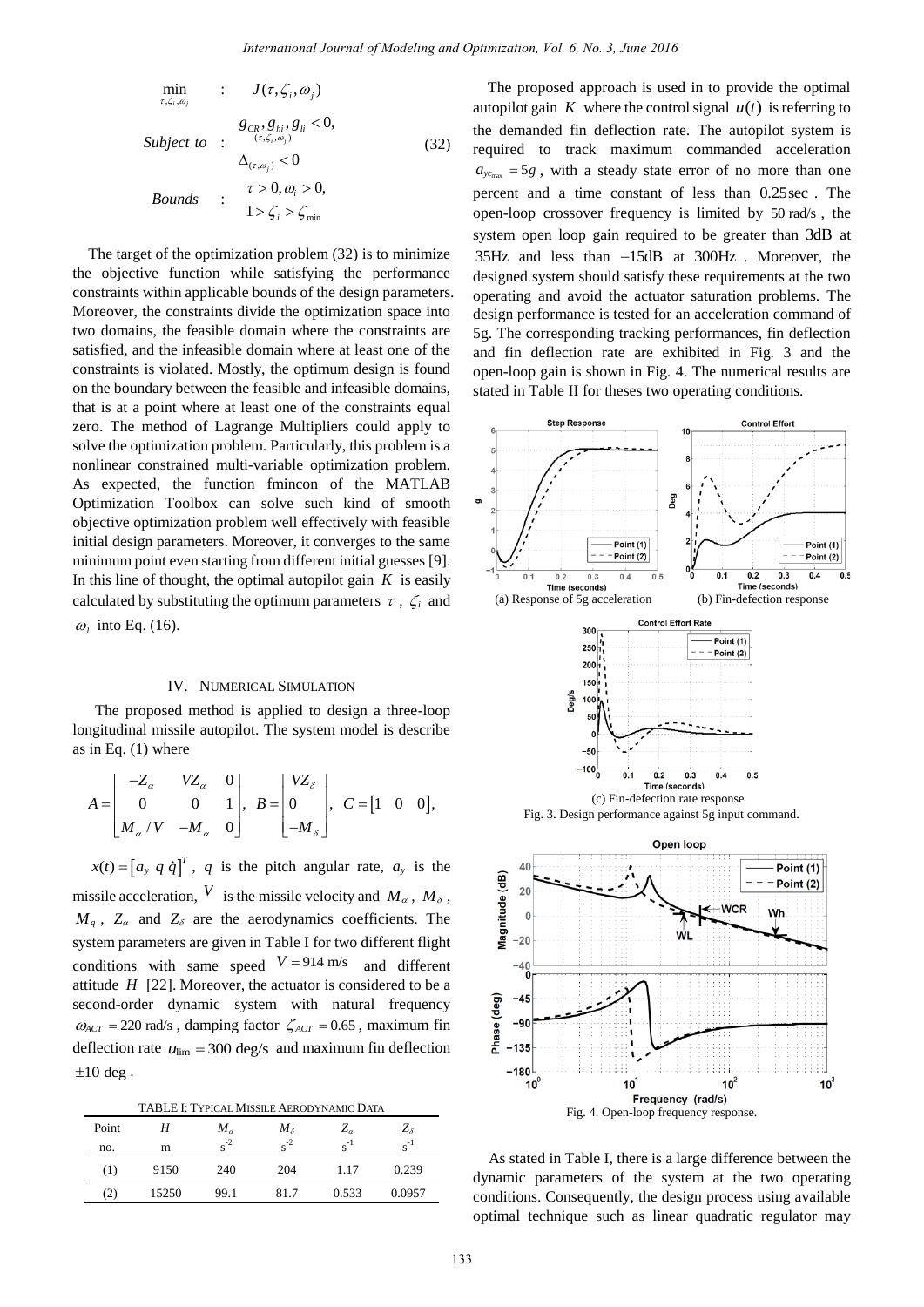requires several trials of weights tuning in order to provide the system with the required performance. In contrast, the proposed approach handles the design based on explicit forms of the objective function and performance constraints, which are same at any operating point. The only change between certain point and another is the values of the system parameters. In other words, the designer is no longer need to adjust design parameters or weightings at each operating condition to reach the desired performance. In this case, the optimal design at any operating point is achieved by solving the optimization problem in Eq. (32). Moreover, the simulation results show that the proposed method exhibits good tracking performance within the design requirements and system limits for the two operating points. Moreover, as stated in Table II, these performances are achieved with phase margin greater than  $70^{\circ}$  which indicates a high robustness level. In other word, the performance, the stability and the robustness of the autopilot system are provided with this control technique. Moreover, these results are achieved without the burden of weightings adjustment. *International Journal of Modeling and Optimization, Vol. 6, No. 3, June 2018*<br> **Explicituity interference on explicit forms of Covid and**  $q_0/\sqrt{n} = \frac{1}{2}$  **and**  $q_0/\sqrt{n} = \frac{1}{2}$ **<br>
<b>Explicit Covid and Optimization** of the m

TABLE II: SIMULATION RESULTS

| Specifications                      | Point $(1)$                                        | Point $(2)$                                      |  |
|-------------------------------------|----------------------------------------------------|--------------------------------------------------|--|
| <b>Optimal Design</b><br>Parameters | $\tau = 0.058$<br>$\zeta = 0.7$<br>$\omega$ = 21.4 | $\tau = 0.06$<br>$\zeta = 0.76$<br>$\omega$ = 16 |  |
| <b>Optimal Gain</b>                 | $K_1 = 0.044$<br>$K_2 = 3.347$<br>$K_3 = 0.272$    | $K_1 = 0.13$<br>$K_2 = 6.68$<br>$K_3 = 0.638$    |  |
| Rise Time $(s)$                     | 0.126                                              | 0.15                                             |  |
| Settling Time (s)                   | 0.2175                                             | 0.265                                            |  |
| Over Shoot %                        | 1.4                                                | 2.19                                             |  |
| Phase Margin (9)                    | 72.6                                               | 71.75                                            |  |
| $\omega_{CR}$ (rad/s)               | 50                                                 | 43                                               |  |

#### V. CONCLUSIONS

An optimal state feedback design technique is proposed and applied successfully to design a three-loop missile autopilot system. The design practicality and robustness are provided by considering both the system frequency response and the actuating system limits. Moreover, this method allows the designer to apply classical loop-shaping concepts to obtain good performance while optimizing the response near the system bandwidth to achieve robust stabilization. The optimal design is achieved using constrained optimization technique for the optimum of the tracking performance. The whole design is established in terms of the stable parameters of the desired closed-loop diagonal form and in such way that the tradeoff between system performance and robustness is brought directly into the design process without required for weightings parameters.

#### **APPENDIX**

Proof of Theorem 1.

Let  $A$ ,  $B$  are two matrices that are defined as described in Eq. (1) where

$$
\tilde{q}(s)B = adj(sI - A)B = \tilde{q}_{n-1}Bs^{n-1} + \cdots + \tilde{q}_1Bs + \tilde{q}_0B
$$

 $(s)B = adj(sI - A + BK)B = q_{n-1}Bs^{n-1} + \cdots + q_1Bs + q_0$  $q(s)B = adj(sI - A + BK)B = q_{n-1}Bs^{n-1} + \cdots + q_1Bs + q_0B$ = adj(sI - A + BK) $B = q_{n-1}Bs^{n-1} + \cdots + q_1Bs + q_0B$  $\tilde{q}_0, \ldots, \tilde{q}_{n-1}$  and  $q_0, \ldots, q_{n-1}$  are constant  $n \times n$  matrices. The two terms  $\tilde{q}(s)B$  and  $q(s)B$  are equivalent if  $\tilde{q}_i = q_i$  where  $i = 0, 1, \ldots, n-1$ . For  $i = n-1$ , using Leverrier-Faddeev

1

*n*

method, it is found that  $\tilde{q}_{n-1} = q_{n-1} = I$  then  $\tilde{q}_{n-1}B = q_{n-1}B$ .

Similarly, for 
$$
i = n - 2
$$
, it can be shown that  
\n
$$
\tilde{q}_{n-2} = A\tilde{q}_{n-1} - \text{tr}(A)I_n
$$
\n
$$
\tilde{q}_{n-2} = A - \text{tr}(A)
$$
\n
$$
\tilde{q}_{n-2} = A - \text{tr}(A)
$$
\n
$$
q_{n-2} = A + BK - \text{tr}(A)I_n - \text{tr}(BK)I_n
$$
\n
$$
\tilde{q}_{n-2}B = AB - \text{tr}(A)B
$$
\n
$$
q_{n-2}B = AB + BKB - \text{tr}(A)B - \text{tr}(BK)B
$$

As  $BKB = tr(BK)B$ , then the term  $q_{n-2}B$  is reduced to  $q_{n-2}B = AB - \text{tr}(A)B$ , i.e.,  $\tilde{q}_{n-2}B = q_{n-2}B$ . For  $i = n-3$ , in the same way, one can obtain

$$
\tilde{q}_{n-3} = A^2 - \text{tr}(A)A - \frac{1}{2} (\text{tr}(A^2) - \text{tr}(\text{tr}(A)A)) I_n
$$
  

$$
\tilde{q}_{n-3}B = A^2 B - \text{tr}(A)AB - \frac{1}{2} (\text{tr}(A^2) - \text{tr}(\text{tr}(A)A)) B
$$

$$
q_{n-3}B = A^2B + \underline{BKAB} + \underline{ABKB} + \underline{BKBKB} - \text{tr}(A)AB - \text{tr}(A)BKB \cdots
$$
  

$$
-\frac{\text{tr}(BK)AB}{2} - \frac{\text{tr}(BK)BE}{2} - \frac{1}{2}(\text{tr}(A^2) - \text{tr}(\text{tr}(A)A))B \cdots
$$
  

$$
-\frac{1}{2}[\frac{\text{tr}(BKA)}{\text{tr}(\text{tr}(BKA))} + \frac{\text{tr}(ABK)}{\text{tr}(BKBK)} + \frac{\text{tr}(BKBK)}{\text{tr}(BKBK)}]B - \frac{\text{tr}(\text{tr}(A)BK)}{\text{tr}(B(K)BK)}].
$$

As can be seen the term  $\tilde{q}_{n-3}B = q_{n-3}B$  where

 $BKAB = \text{tr}(BKA)B = \text{tr}(ABK)B$ ,  $ABKB = \text{tr}(BK)AB$ ,  $BKBKB = \text{tr}(BK)BKB$ ,  $tr(A)BKB = tr(tr(BK)A)B = tr(tr(A)BK)B$ ,

and  $tr(BKBK)B = tr(tr(BK)BK)B$ . It also can be notice that all terms content K are vanished; this is hold for  $\tilde{q}_i = q_i$ . Moreover, this result is consistent with the fact that the closed-loop and the original plant of the system described in Fig. 1 share the same nominator. Finally, it can be concluded Fig. 1 share the same nominator. Final<br>that  $adj(sI - A)B = adj(sI - A + BK)B$ .

#### **REFERENCES**

- <span id="page-6-0"></span>[1] B. Choi, S. Kang, H. J. Kim, B.-E. Jun, J.-I. Lee, M.-J. Tahk *et al*., "Roll-pitch-yaw integrated µ-synthesis for high angle-of-attack missiles," *Aerospace Science and Technology*, vol. 23, no. 1, 2012, pp. 270-279.
- <span id="page-6-1"></span>[2] Y. Jianqiao, L. Guanchen, and M. Yuesong, "Surface-to-air missile autopilot design using LQG/LTR gain scheduling method," *Chinese Journal of Aeronautics*, vol. 24, no. 3, 2011, pp. 279-286.
- <span id="page-6-2"></span>[3] L. Xueming, Y. Shiyuan, X. Jinyi, and T. Liqiang, "Hybrid BTT/STT missile autopilot based on dynamic inversion," in *Proc*. 2*nd International Asia Conference on Informatics in Control, Automation and Robotics (CAR)*, 2010, vol. 2, pp. 185-188.
- <span id="page-6-3"></span>[4] L. Defu, F. Junfang, Q. Zaikang, and M. Yu, "Analysis and improvement of missile three-loop autopilots," *Journal of Systems Engineering and Electronics*, vol. 20, no. 4, 2009, pp. 844-851.
- <span id="page-6-4"></span>[5] X. Lidan, Z. Kenan, C. Wanchun, and Y. Xingliang, "Optimal control and output feedback considerations for missile with blended aero-fin and lateral impulsive thrust," *Chinese Journal of Aeronautics*, vol. 23, no. 4, 2010, pp. 401-408.
- <span id="page-6-5"></span>[6] T. Sreenuch, A. Tsourdos, E. Hughes, and B. White, "Lateral acceleration control design of a non-linear homing missile using multi-objective evolution strategies," in *Proc*. *the American Control Conference*, 2004, vol. 4, pp. 3628-3633.